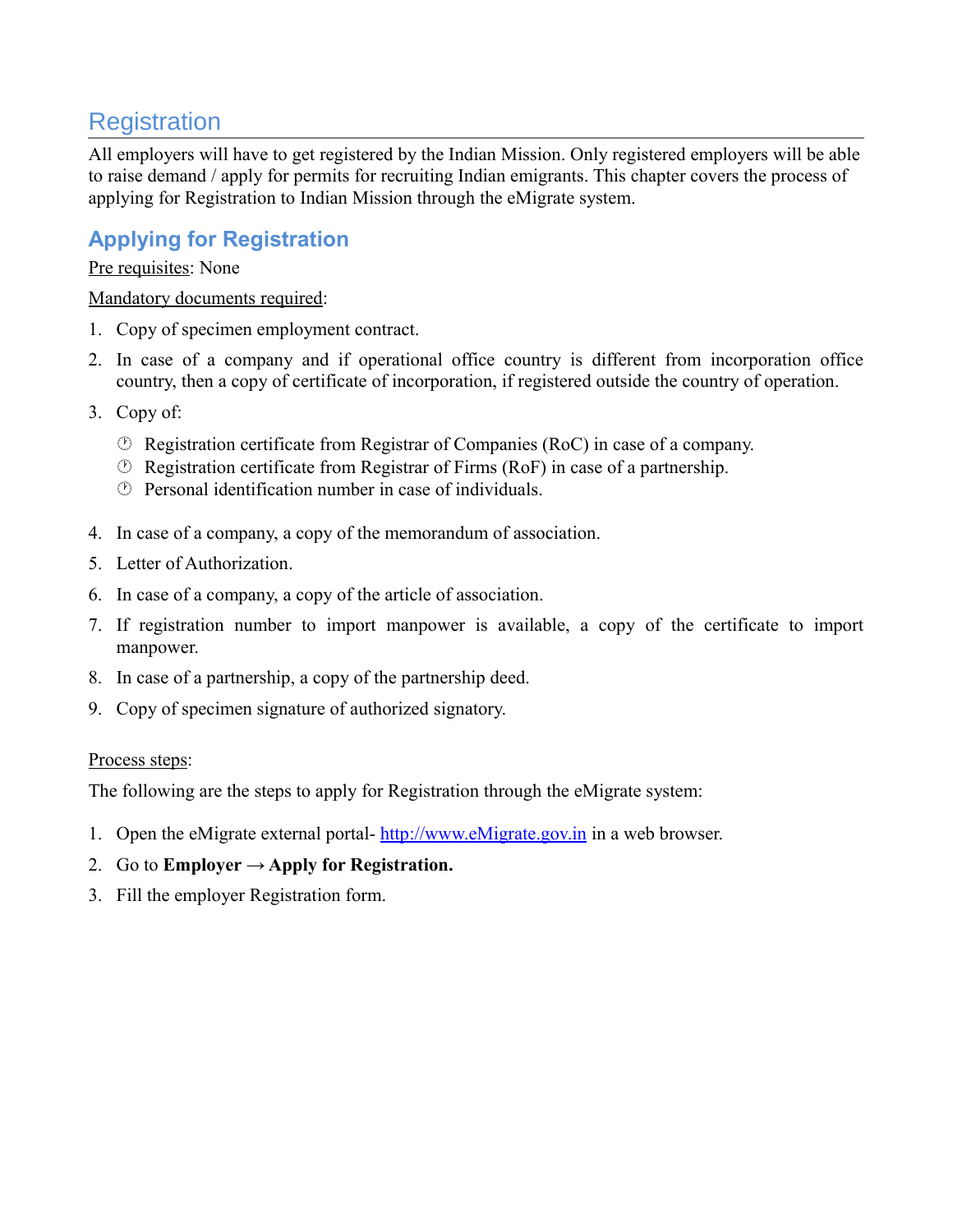| Skip to Main Content   A   A   A                                                                                                          |                                                                                                                                                                                                       | Select Theme <b>NEW IN BILLER</b> |               | About Us   Help   Contact Us   Sitemap                     |
|-------------------------------------------------------------------------------------------------------------------------------------------|-------------------------------------------------------------------------------------------------------------------------------------------------------------------------------------------------------|-----------------------------------|---------------|------------------------------------------------------------|
| eMigrate<br>सरल सुरक्षित प्रवासन                                                                                                          |                                                                                                                                                                                                       |                                   |               | Ministry of Overseas Indian Affairs                        |
| <b>Employer</b><br><b>Project Exporter</b><br>$\bullet$<br><b>Emigrant</b>                                                                | <b>Recruiting Agent</b><br>Grievance                                                                                                                                                                  | Search<br>Insurance               | <b>Others</b> |                                                            |
| <b>Employer Accreditation</b>                                                                                                             |                                                                                                                                                                                                       |                                   |               |                                                            |
| <b>O</b> Instructions:<br>. Fields marked with * (asterisk) are mandatory. To avoid mistake(s), please refer quidelines and instructions. |                                                                                                                                                                                                       |                                   |               |                                                            |
| <b>Employer Accreditation Form</b>                                                                                                        |                                                                                                                                                                                                       |                                   |               |                                                            |
| Name of Employer*                                                                                                                         | Samama Contracting                                                                                                                                                                                    | Country*                          |               | <b>SAUDI ARABIA</b>                                        |
| Registration/Personal Identification Number*                                                                                              | RG563248963541553652                                                                                                                                                                                  | Date of Registration*             |               | H<br>15/02/2013                                            |
| Registration Valid Upto                                                                                                                   |                                                                                                                                                                                                       | m                                 |               |                                                            |
| Enter the captcha value(case sensitive)*                                                                                                  | ef24E                                                                                                                                                                                                 | ef24E                             | a             |                                                            |
|                                                                                                                                           | Clear                                                                                                                                                                                                 | Validate                          |               |                                                            |
| Copyright @ 2013.<br>All Rights Reserved By MOIA.                                                                                         | Home   MOIA   OIFC   Terms and Conditions   Hyperlinking Policy   FAQs   Feedback   Help<br>Best Viewed in Internet Explorer 7.0 and above at resolution 1024 X 768   Last Updated On:Feb 19th, 2013. |                                   |               | Developed & Managed By<br><b>TATA CONSULTANCY SERVICES</b> |

*Figure 1: Applying for Registration Screen 1*

|     | Skip to Main Content   A   A   A                                                | Select Theme <b>NEW YORK</b>                                                                                    |                                                           | About Us   Help   Contact Us   Sitemap                 |
|-----|---------------------------------------------------------------------------------|-----------------------------------------------------------------------------------------------------------------|-----------------------------------------------------------|--------------------------------------------------------|
|     | eMigrate<br>सरल सुरक्षित प्रवासन                                                |                                                                                                                 |                                                           | Ministry of Overseas Indian Affairs<br>www.moia.gov.in |
| ٠   | <b>Project Exporter</b><br><b>Employer</b><br><b>Emigrant</b>                   | <b>Recruiting Agent</b><br>Grievance                                                                            | Search<br><b>Others</b><br>Insurance                      |                                                        |
|     | <b>Employer Accreditation</b>                                                   |                                                                                                                 |                                                           |                                                        |
|     | <b>Contact Details</b><br><b>Organization Details</b>                           | <b>Details of Managers</b>                                                                                      | <b>Projected Demand Details</b><br>Documents              |                                                        |
|     | <b>Organization Details</b>                                                     | " Fields marked with * (asterisk) are mandatory. To avoid mistake(s), please refer quidelines and instructions. |                                                           |                                                        |
| 1.  | Name of Employer*                                                               | Samama Contracting                                                                                              | Country*<br>2.                                            | SAUDI ARABIA                                           |
| 3.  | Registration/Personal Identification<br>Number*                                 | RG563248963541553652                                                                                            | Date of Registration*<br>4.                               | 15/02/2013                                             |
| 5.  | <b>Registration Valid Upto</b>                                                  |                                                                                                                 | WebSite URL<br>6.                                         |                                                        |
| 7.  | Type of Business*                                                               | Information and Communicatic -                                                                                  | Total No. of Indian workers employed as<br>8.<br>on date* | 25                                                     |
| 9.  | Total WorkForce Employed*                                                       | 5000                                                                                                            |                                                           |                                                        |
| 10. | Type of Organization*                                                           | Company @Partnership @Proprietorship @Individual                                                                |                                                           |                                                        |
|     | 11. Is there any complaint from Indian worker @Yes @No<br>pending against you?* |                                                                                                                 |                                                           |                                                        |
|     | 12. Whether you have got a registration<br>number to import manpower ?*         | ⊙Yes ⊙No                                                                                                        |                                                           |                                                        |
|     | <b>Operational Office Details</b>                                               |                                                                                                                 |                                                           |                                                        |
|     | 13. Address Line 1*                                                             | P O Box 286985                                                                                                  | 14. Address Line 2                                        | Al Oruba Street                                        |

*Figure 2: Applying for Registration Screen 2*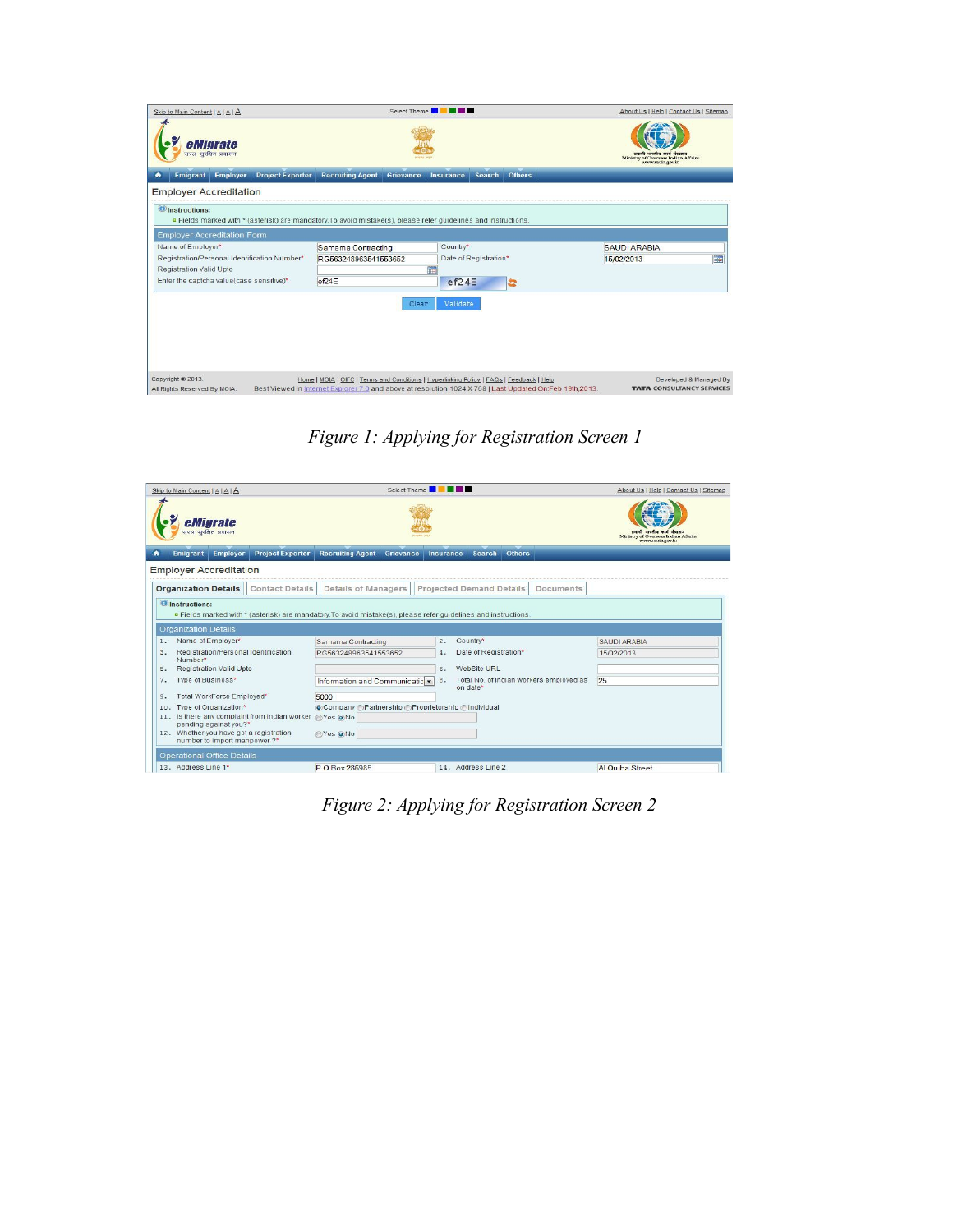| eMigrate<br>सरल सरक्षित प्रवासन                                                                                                                                                                                   |                                                                                                                                |                         |           |             |                                 |               |           | प्रयासी भारतीय कार्य भंत्रासय<br>Ministry of Overseas Indian Affairs<br>www.moia.gov.in |
|-------------------------------------------------------------------------------------------------------------------------------------------------------------------------------------------------------------------|--------------------------------------------------------------------------------------------------------------------------------|-------------------------|-----------|-------------|---------------------------------|---------------|-----------|-----------------------------------------------------------------------------------------|
| Employer<br>Emigrant                                                                                                                                                                                              | <b>Project Exporter</b>                                                                                                        | <b>Recruiting Agent</b> | Grievance | Insurance   | Search                          | <b>Others</b> |           |                                                                                         |
| <b>Employer Accreditation</b>                                                                                                                                                                                     |                                                                                                                                |                         |           |             |                                 |               |           |                                                                                         |
|                                                                                                                                                                                                                   |                                                                                                                                |                         |           |             |                                 |               |           |                                                                                         |
| <b>Organization Details</b>                                                                                                                                                                                       | <b>Contact Details</b>                                                                                                         | Details of Managers     |           |             | <b>Projected Demand Details</b> |               | Documents |                                                                                         |
|                                                                                                                                                                                                                   | <b>Example 3</b> Fields marked with * (asterisk) are mandatory. To avoid mistake(s), please refer quidelines and instructions. |                         |           |             |                                 |               |           |                                                                                         |
|                                                                                                                                                                                                                   |                                                                                                                                |                         |           |             |                                 |               |           |                                                                                         |
|                                                                                                                                                                                                                   |                                                                                                                                |                         |           |             | 23. Address Line 2              |               |           |                                                                                         |
|                                                                                                                                                                                                                   |                                                                                                                                | P O Box 286985          |           | 25. Country |                                 |               |           | Al Oruba Street<br><b>SAUDI ARABIA</b>                                                  |
| <b><i>O</i></b> Instructions:<br><b>Operational Office Details</b><br>21. Incorporation Office Address same as Operational Office? @Yes ONo<br>22. Address Line 1<br>24. City/Town/Village<br>26. Postal/Pin Code |                                                                                                                                | Rivadh<br>011232        |           |             |                                 |               |           |                                                                                         |

<u>Home | MOIA | OIFC | Terms and Conditions | Hyperlinking Policy | FAQs | Feedback | Help</u><br>ed in <u>Internet Explorer 7.0</u> and above at resolution 1024 X 768 | Last Updated On:Feb 19th,2013. Copyright © 2013.<br>All Rights Reserved By MOIA. Developed & Managed By<br>TATA CONSULTANCY SERVICES Best Vi

*Figure 3: Applying for Registration Screen 3*

| Skip to Main Content   A   A   A                                                                                                                                                     |                         |                            |           | Select Theme <b>THE THE THE</b>        |                      |               |           |                     | About Us   Help   Contact Us   Sitemap       |
|--------------------------------------------------------------------------------------------------------------------------------------------------------------------------------------|-------------------------|----------------------------|-----------|----------------------------------------|----------------------|---------------|-----------|---------------------|----------------------------------------------|
| eMigrate<br>.<br>सरल सुरक्षित प्रवासन                                                                                                                                                |                         |                            |           |                                        |                      |               |           |                     | of Overseas Indian Affairs<br>ww.moia.eov.in |
| <b>Employer</b><br><b>Emigrant</b>                                                                                                                                                   | <b>Project Exporter</b> | <b>Recruiting Agent</b>    | Grievance | Insurance                              | Search               | <b>Others</b> |           |                     |                                              |
| <b>Employer Accreditation</b>                                                                                                                                                        |                         |                            |           |                                        |                      |               |           |                     |                                              |
| <b>Organization Details</b>                                                                                                                                                          | <b>Contact Details</b>  | <b>Details of Managers</b> |           | <b>Projected Demand Details</b>        |                      |               | Documents |                     |                                              |
| <sup>1</sup> Instructions:<br>" Fields marked with * (asterisk) are mandatory. To avoid mistake(s), please refer quidelines and instructions.<br><b>Authorised Signatory Details</b> |                         |                            |           |                                        |                      |               |           |                     |                                              |
| 29. Name*                                                                                                                                                                            |                         | Osama Yousaf               |           | Nassar                                 |                      |               |           |                     |                                              |
| 30. Designation*                                                                                                                                                                     |                         | <b>HR</b> Manager          |           | 31. Email*<br>$\cdot$                  |                      |               |           |                     | nassar.osama@gmail.com                       |
| 32. National of*                                                                                                                                                                     |                         | <b>SAUDI ARABIA</b>        |           | $\check{}$                             |                      |               |           |                     |                                              |
| <b>Residential Address</b>                                                                                                                                                           |                         |                            |           |                                        |                      |               |           |                     |                                              |
| 33. Address Line 1*                                                                                                                                                                  |                         | P O Box 177                |           |                                        | 34. Address Line 2   |               |           | Al Nouruba Road     |                                              |
| 35. City/Town/Village*                                                                                                                                                               |                         | Riyadh                     |           | 36. Country*                           |                      |               |           | <b>SAUDI ARABIA</b> |                                              |
| 37. Postal/Pin Code*                                                                                                                                                                 |                         | 011232                     |           |                                        | 38. Landline Number* |               |           | $966 - 1$           | $-4556558$                                   |
| 39. Mobile Number                                                                                                                                                                    |                         |                            |           |                                        |                      |               |           |                     |                                              |
| Managing Director/ Managing Partner/ Proprietor/ Individual Details                                                                                                                  |                         |                            |           |                                        |                      |               |           |                     |                                              |
| 40. Name*                                                                                                                                                                            |                         | Isam Al                    |           | Othman                                 |                      |               |           |                     |                                              |
| 41. National of*                                                                                                                                                                     |                         | <b>SAUDI ARABIA</b>        |           | 42. Email*<br>$\overline{\phantom{0}}$ |                      |               |           | imothman@gmail.com  |                                              |

*Figure 4: Applying for Registration Screen 4*

| Skip to Main Content   A   A   A                           |                                                                                                                 | Select Theme <b>No. 19 IN 19 IN 19</b>                                          | About Us   Help   Contact Us   Sitemap                 |
|------------------------------------------------------------|-----------------------------------------------------------------------------------------------------------------|---------------------------------------------------------------------------------|--------------------------------------------------------|
| eMigrate<br>सरल सुरक्षित प्रवासन                           |                                                                                                                 |                                                                                 | Ministry of Overseas Indian Affairs<br>www.moia.gov.in |
| Emigrant<br><b>Employer</b><br>÷                           | <b>Project Exporter</b><br><b>Recruiting Agent</b>                                                              | Search<br><b>Others</b><br>Grievance<br>Insurance                               |                                                        |
| <b>Employer Accreditation</b>                              |                                                                                                                 |                                                                                 |                                                        |
| <b>Organization Details</b>                                | Details of Managers<br><b>Contact Details</b>                                                                   | <b>Projected Demand Details</b>                                                 | <b>Documents</b>                                       |
| <b><i>O</i></b> Instructions:                              |                                                                                                                 |                                                                                 |                                                        |
|                                                            | " Fields marked with * (asterisk) are mandatory. To avoid mistake(s), please refer quidelines and instructions. |                                                                                 |                                                        |
|                                                            |                                                                                                                 |                                                                                 |                                                        |
| <b>Projected Demand Details</b>                            |                                                                                                                 |                                                                                 |                                                        |
| 50. Category*                                              | Skilled                                                                                                         | 51. Expected Vacancies*<br>$\mathbf{v}$                                         | 250                                                    |
| 52. Work timings                                           | $-100$<br>From: 09                                                                                              | $-$ AM<br>$\blacktriangleright$ To: 05<br>00<br>PM<br>$\blacksquare$<br>$\cdot$ | $\cdot$                                                |
| 53. Please specify working hours*                          | 8.00                                                                                                            | 54. Details of mode of settlement of<br>disputes*                               | As per KSA Labour Laws                                 |
| Monthly Salary Offered                                     |                                                                                                                 |                                                                                 |                                                        |
| 55. Currency*                                              | Saudi Rival                                                                                                     | 56. Amount <sup>*</sup>                                                         | 1200                                                   |
| <b>Additional Facilities</b>                               |                                                                                                                 |                                                                                 |                                                        |
| 57. Whether Transportation facility is provided?*          |                                                                                                                 | ⊙Yes ∩No                                                                        |                                                        |
| 58. Whether free food is provided? If No. Allowance value* |                                                                                                                 | OYes No                                                                         | Saudi Riyal Per Hour                                   |
|                                                            | 59. Whether free Accomodation is provided? If No, Allowance value*                                              | OYes No                                                                         | Saudi Rival Per Hour                                   |
|                                                            | 60. Whether Overtime allowance is payable as per local labour laws? If Yes, Allowance value*                    | ©Yes ⊙No                                                                        | Saudi Riyal Per Hour                                   |
| $61$ Whether Visa fee is provided?*                        |                                                                                                                 | a Voc Alo                                                                       |                                                        |

*Figure 5: Applying for Registration Screen 5*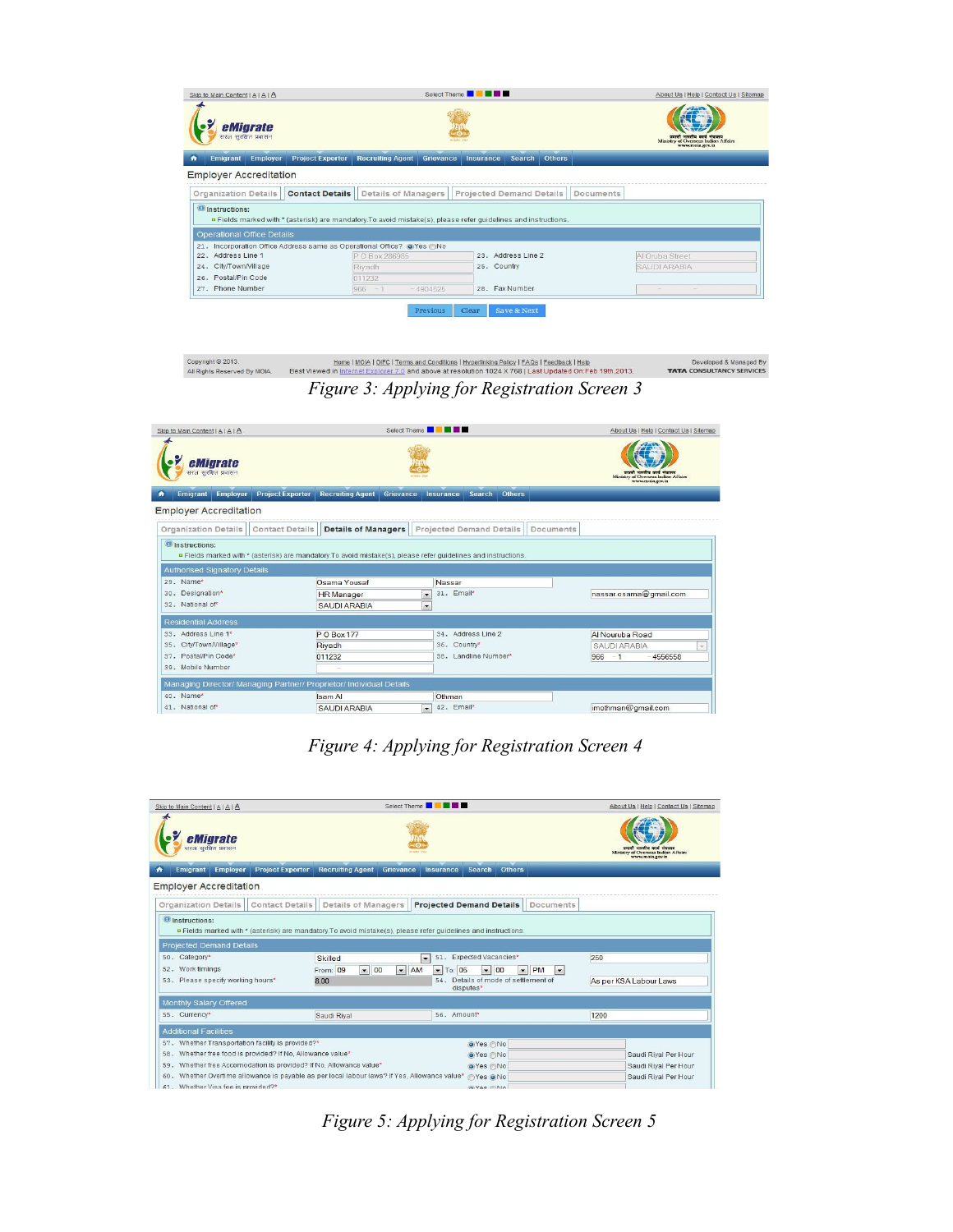

*Figure 6: Applying for Registration Screen 6*

Confirm the data entered or edit to make any changes.

| Skip to Main Content   A   A   A             |                                                                                                           |                                                                                          |           | Select Theme <b>The Manual Property</b>                |        |               |                                                                                                                                 | About Us   Help   Contact Us   Sitemap                                          |
|----------------------------------------------|-----------------------------------------------------------------------------------------------------------|------------------------------------------------------------------------------------------|-----------|--------------------------------------------------------|--------|---------------|---------------------------------------------------------------------------------------------------------------------------------|---------------------------------------------------------------------------------|
| eMigrate<br>सरल सुरक्षित प्रवासन             |                                                                                                           |                                                                                          |           |                                                        |        |               |                                                                                                                                 | भारतीय कार्य मंत्रालय<br>Ministry of Overseas Indian Affairs<br>www.mota.gov.in |
| ٠<br><b>Emigrant</b><br>Employer             | <b>Project Exporter</b>                                                                                   | <b>Recruiting Agent</b>                                                                  | Grievance | <b>Insurance</b>                                       | Search | <b>Others</b> |                                                                                                                                 |                                                                                 |
| <b>Employer Accreditation</b>                |                                                                                                           |                                                                                          |           |                                                        |        |               |                                                                                                                                 |                                                                                 |
| <b>Verify Employer Accreditation Details</b> |                                                                                                           |                                                                                          |           |                                                        |        |               |                                                                                                                                 |                                                                                 |
|                                              |                                                                                                           |                                                                                          |           | You may review the form by clicking "View Form" button |        |               | Please verify the information entered by you using View Form Button. Please make corrections, if required by using Edit Button. |                                                                                 |
|                                              |                                                                                                           |                                                                                          | View Form | <b>Edit Form</b>                                       | Submit |               |                                                                                                                                 |                                                                                 |
|                                              |                                                                                                           |                                                                                          |           |                                                        |        |               |                                                                                                                                 |                                                                                 |
|                                              |                                                                                                           |                                                                                          |           |                                                        |        |               |                                                                                                                                 |                                                                                 |
|                                              |                                                                                                           |                                                                                          |           |                                                        |        |               |                                                                                                                                 |                                                                                 |
|                                              |                                                                                                           |                                                                                          |           |                                                        |        |               |                                                                                                                                 |                                                                                 |
|                                              |                                                                                                           |                                                                                          |           |                                                        |        |               |                                                                                                                                 |                                                                                 |
|                                              |                                                                                                           |                                                                                          |           |                                                        |        |               |                                                                                                                                 |                                                                                 |
| Copyright @ 2013.                            |                                                                                                           | Home   MOIA   OIFC   Terms and Conditions   Hyperlinking Policy   FAQs   Feedback   Help |           |                                                        |        |               |                                                                                                                                 | Developed & Managed By                                                          |
| All Rights Reserved By MOIA.                 | Best Viewed in Internet Explorer 7.0 and above at resolution 1024 X 768   Last Updated On:Feb 19th, 2013. |                                                                                          |           |                                                        |        |               |                                                                                                                                 | <b>TATA CONSULTANCY SERVICES</b>                                                |

*Figure 7: Applying for Registration Screen 7*

| Skip to Main Content   A   A   A     | Select Theme <b>All Common Common Common Common Common Common Common Common Common Common Common Common Common Common Common Common Common Common Common Common Common Common Common Common Common Common Common Common Common C</b> | About Us   Help   Contact Us   Sitemap                 |
|--------------------------------------|--------------------------------------------------------------------------------------------------------------------------------------------------------------------------------------------------------------------------------------|--------------------------------------------------------|
| eMigrate<br>सरल सुरक्षित प्रवासन     |                                                                                                                                                                                                                                      | Ministry of Overseas Indian Affairs<br>www.moja.eov.in |
| ٠                                    | Emigrant ▼   Employer ▼   Project Exporter ▼   Recruiting Agent ▼   Grievance ▼   Insurance ▼   Search ▼   Others ▼                                                                                                                  |                                                        |
| <b>Employer Accreditation Form</b>   |                                                                                                                                                                                                                                      |                                                        |
| <b>Employer Accreditation Status</b> |                                                                                                                                                                                                                                      |                                                        |
|                                      | Thanks! for submitting the Employer Accreditation form                                                                                                                                                                               |                                                        |
|                                      | Your Application Reference Number (ARN) is PT891                                                                                                                                                                                     |                                                        |
|                                      | Use PT891 ARN for any further communication regarding your application.                                                                                                                                                              |                                                        |
|                                      | You may view/download the form by clicking the PDF icon   X                                                                                                                                                                          |                                                        |
|                                      | The details along with the application form have been sent to your mail ID.                                                                                                                                                          |                                                        |

*Figure 8: Applying for Registration Screen 8*

4. Submit the signed application form along with the required documents at the respective Indian Mission.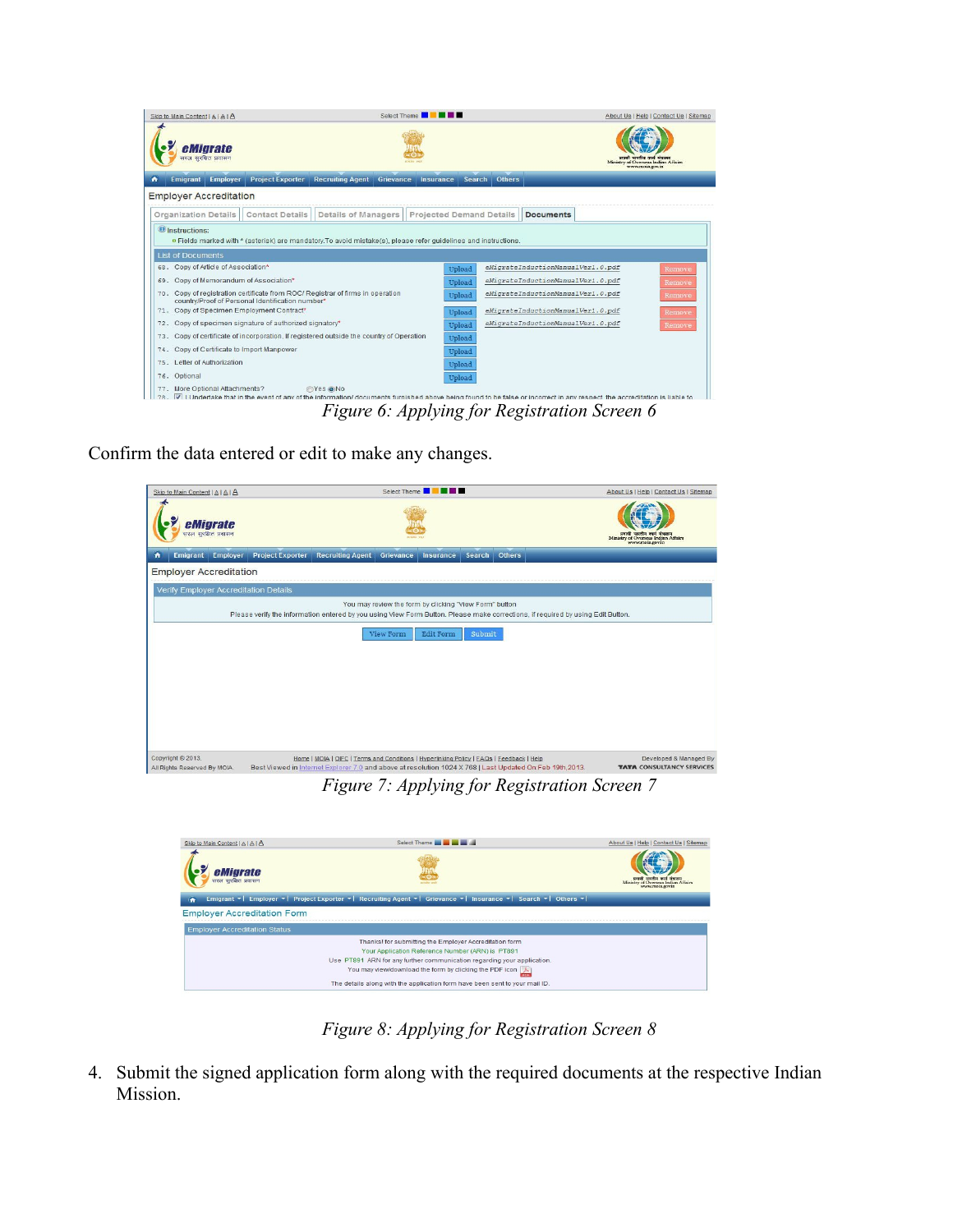5. As a part of the application processing, a Indian Mission official may visit your premises



- 6. If the application is approved by the Indian Mission, a system generated mail containing the following will be sent to your email id:
	- A unique employer id assigned
	- Printable confirmation letter with bar code
	- Password for accessing eMigrate system eMigrate system



The table below details the description of the fields in the Employer Registration form. The fields are mentioned in the order in which they appear in the form (first left to right, then top to bottom). All fields which are marked '\*' are mandatory fields:

|   | <b>Field Name</b>                 | <b>Description</b>                                       |
|---|-----------------------------------|----------------------------------------------------------|
|   | <b>Employer Registration Form</b> |                                                          |
|   | Name of the Employer*             | Enter the name of the proprietor if the Employer is sole |
|   |                                   | proprietor else enter the name of Firm/Company.          |
| 2 | Country $*$                       | Enter the Employer's country. The eMigrate system will   |
|   |                                   | pop down auto complete options as you type.              |
| 3 | Registration/Personal             | Enter the unique Registration number in case of          |
|   | Identification Number*            | Company/Firm and Personal ID in case of proprietor.      |
| 4 | Date of Registration*             | Enter the date of Registration.                          |
| 5 | Registration Valid Up to*         | Enter the date till when the Registration is valid.      |
| 6 | Enter the character that          | Enter the text as shown in Captcha image                 |
|   | you see along side                |                                                          |
|   | <b>Organization Details</b>       |                                                          |
|   | Name of Employer                  | Display Field. This field is auto populated by eMigrate  |
|   |                                   | system.                                                  |
| 2 | Country                           | Display Field. This field is auto populated by eMigrate  |
|   |                                   | system.                                                  |
| 3 | Registration/Personal             | Display Field. This field is auto populated by eMigrate  |
|   | <b>Identification Number</b>      | system.                                                  |
|   |                                   | Display Field. This field is auto populated by eMigrate  |
| 4 | Date of Registration*             | system.                                                  |

*Table 1: Employer Registration Form Field Reference Table*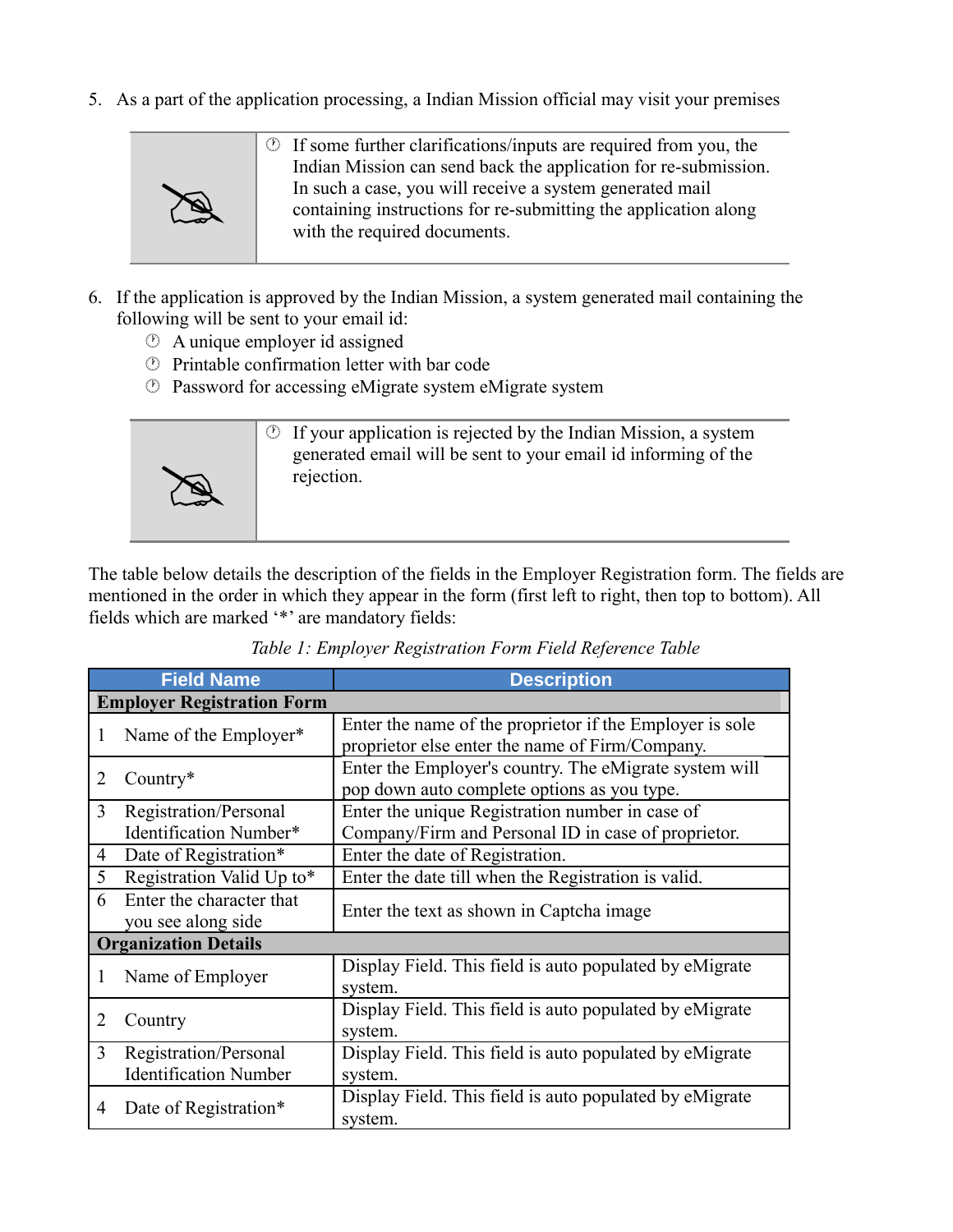| <b>Field Name</b>                                                      | <b>Description</b>                                                                                                                                                                                                                                                                              |
|------------------------------------------------------------------------|-------------------------------------------------------------------------------------------------------------------------------------------------------------------------------------------------------------------------------------------------------------------------------------------------|
| Registration Valid Up to*<br>5                                         | Display Field. This field is auto populated by eMigrate<br>system.                                                                                                                                                                                                                              |
| Website URL<br>6                                                       | Enter the website URL of the Employer                                                                                                                                                                                                                                                           |
| Type of Business<br>7                                                  | Select the type of business of the Employer from the drop<br>down menu.                                                                                                                                                                                                                         |
| Total no. of Indian<br>8<br>workers employed as on<br>date             | Enter the total no. of Indian workers employed by the<br>Employer till date.                                                                                                                                                                                                                    |
| Total workforce<br>9<br>Employed                                       | Enter the total no. of workers employed by the Employer<br>till date                                                                                                                                                                                                                            |
| 10 Type of Organization                                                | Select the type of organization of the Employer from the<br>following options:<br><sup>®</sup> Company<br>Firm<br>$\left( \begin{matrix} 1 \\ 1 \end{matrix} \right)$<br>Proprietorship<br>$\circledcirc$<br>Individual<br>$(\mathcal{F})$                                                      |
| 11 Is there any complaint<br>from Indian Worker<br>pending against you | Select Yes or No as applicable. If yes is selected then enter<br>the details of the complaint                                                                                                                                                                                                   |
| 12 Whether you have got a<br>Registration no. to import<br>manpower    | Select Yes or No as applicable. If yes is selected then enter<br>the Registration number.                                                                                                                                                                                                       |
| <b>Operational Office Details</b>                                      |                                                                                                                                                                                                                                                                                                 |
| 13-20. Operational Office<br>Address, Email and Contact<br>Details*    | Enter the Operational office address, email and contact<br>details in the respective fields.                                                                                                                                                                                                    |
| <b>Incorporation Office Details</b>                                    |                                                                                                                                                                                                                                                                                                 |
| 21. Incorporation Office<br>address same as Operational<br>Office      | Select Yes or No as applicable                                                                                                                                                                                                                                                                  |
| 22-28. Incorporation Office<br>Address, Email and Contact<br>Details*  | If previous field is selected as No, then Enter the<br>Incorporation office address, email and contact details in<br>the respective fields.<br>If previous field is selected Yes, then eMigrate system<br>auto populates office address, email and contact details in<br>the respective fields. |
| <b>Authorized Signatory Details</b>                                    |                                                                                                                                                                                                                                                                                                 |
| 29. Name*                                                              | Enter the Authorized Signatory name                                                                                                                                                                                                                                                             |
| 30. Designation*<br>31. Email*                                         | Select the Signatory's designation from the drop down list.                                                                                                                                                                                                                                     |
| 32. National of*                                                       | Enter the Signatory's email address.<br>Select the country to which Employer belong from the<br>drop down list.                                                                                                                                                                                 |
| <b>Residential Address</b>                                             |                                                                                                                                                                                                                                                                                                 |
| 33-39. Residential Address,<br>Email and Contact Details*              | Enter the Residential address, email and contact details of<br>Authorized Signatory in the respective fields.                                                                                                                                                                                   |
|                                                                        | Managing Director/ Managing Partner/ Proprietor/ Individual Details                                                                                                                                                                                                                             |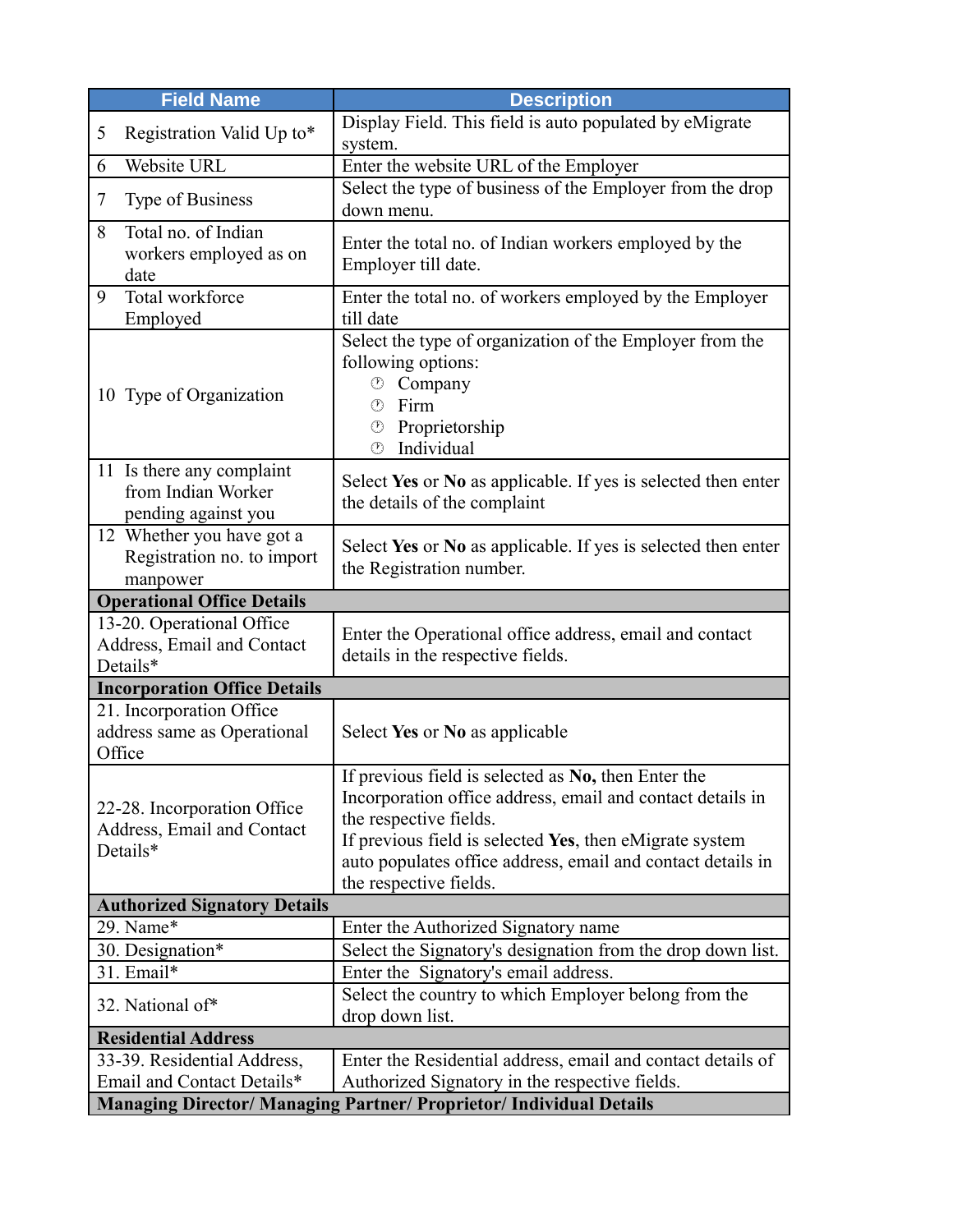| <b>Field Name</b>                                                                                   | <b>Description</b>                                                                                                                                                                                                               |
|-----------------------------------------------------------------------------------------------------|----------------------------------------------------------------------------------------------------------------------------------------------------------------------------------------------------------------------------------|
| 40. Name*                                                                                           | Pre-filled in case authorized signatory has selected<br>designation as Managing director/ managing partner/<br>proprietor/ Individual else enter the name.                                                                       |
| 41. National of*                                                                                    | Pre-filled in case authorized signatory has selected<br>designation as Managing director/ managing<br>partner/proprietor/ Individual else select the country<br>from the drop down list.                                         |
| 42. Email*                                                                                          | Pre-filled in case authorized signatory has selected<br>designation as Managing director/ managing<br>partner/proprietor/ Individual else enter the email<br>address.                                                            |
| <b>Residential Address</b>                                                                          |                                                                                                                                                                                                                                  |
| 43-49. Residential Address,<br>Email and Contact Details*                                           | Pre-filled in case authorized signatory has selected<br>designation as Managing director/ managing partner/<br>proprietor/ Individual else enter the Residential address,<br>email and contact details in the respective fields. |
| <b>Project Demand Details</b>                                                                       |                                                                                                                                                                                                                                  |
| 50. Category*                                                                                       | Select the Job Category from the drop down menu.                                                                                                                                                                                 |
| 51. Expected Vacancies*                                                                             | Enter the number of vacancies in the selected Job<br>Category                                                                                                                                                                    |
| 52. Work Timings*                                                                                   | Enter the work timings                                                                                                                                                                                                           |
| 53. Please specify working<br>hours*                                                                | Display field. Emigrate system auto populates this field<br>depending upon the entered work timings.                                                                                                                             |
| 54. Details of mode of<br>settlement of Disputes*                                                   | Enter the details of how disputes (if any) would be settled                                                                                                                                                                      |
| <b>Monthly Salary Offered</b>                                                                       |                                                                                                                                                                                                                                  |
| 55. Currency*                                                                                       | Display field. Emigrate system auto populates this field<br>depending upon the country of employment.                                                                                                                            |
| 56. Amount*                                                                                         | Enter the amount that would be paid to Emigrant.                                                                                                                                                                                 |
| <b>Additional Facilities</b>                                                                        |                                                                                                                                                                                                                                  |
| 57. Whether Transportation<br>facility is provided?*                                                | Select Yes or No as applicable                                                                                                                                                                                                   |
| 58. Whether free food is<br>provided? If No, Allowance<br>value*                                    | Select Yes or No as applicable.                                                                                                                                                                                                  |
| 59. Whether free<br>accommodation is provided?<br>If No, Allowance value*                           | Select Yes or No as applicable.                                                                                                                                                                                                  |
| 60. Whether overtime<br>allowance is payable as per<br>local labor law? If Yes,<br>Allowance value* | Select Yes or No as applicable.                                                                                                                                                                                                  |
| 61. Whether Visa fee is<br>provided?                                                                | Select Yes or No as applicable.                                                                                                                                                                                                  |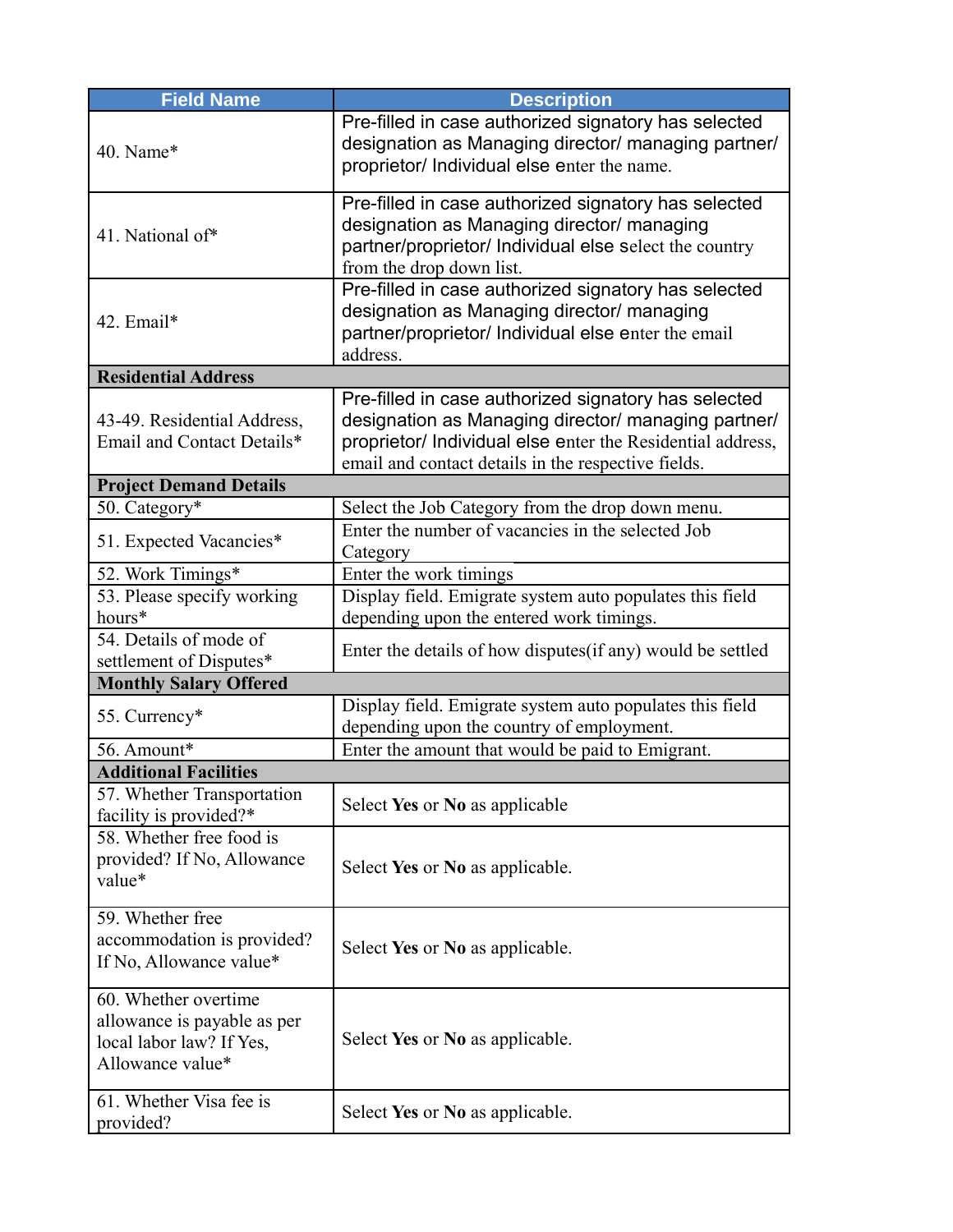| <b>Field Name</b>                                                                                                                              | <b>Description</b>                                                                                      |
|------------------------------------------------------------------------------------------------------------------------------------------------|---------------------------------------------------------------------------------------------------------|
| 62. Whether weekly off is<br>provided*                                                                                                         | Select Yes or No as applicable.                                                                         |
| 63. Whether to and fro air fare<br>is provided*                                                                                                | Select Yes or No as applicable.                                                                         |
| 64. Whether Insurance facility<br>is provided? If Yes, Insurance<br>details*                                                                   | Select Yes or No as applicable.                                                                         |
| 65. Whether free<br>medical facility is provided?<br>If Yes, Medical facility<br>Details*                                                      | Select Yes or No as applicable.                                                                         |
| 66. Any Other facility<br>provided? If Yes, give details*                                                                                      | Select Yes or No as applicable.                                                                         |
| 67. Whether paid leave is<br>provided? If Yes, Leave<br>details*                                                                               | Select Yes or No as applicable.                                                                         |
| 68. Have provision in regard<br>to disposal or transportation<br>of dead body of emigrants to<br>India?*                                       | Select this check box as applicable                                                                     |
| <b>List of Documents</b>                                                                                                                       |                                                                                                         |
| 69. Copy of article of                                                                                                                         | Upload the required document as per the mandatory                                                       |
| Association*                                                                                                                                   | documents required list mentioned in this section.                                                      |
| 70. Copy of Memorandum of<br>Association*                                                                                                      | Upload the required document as per the mandatory<br>documents required list mentioned in this section. |
| 71. Copy of registration<br>certificate from ROC/<br>Registrar of firms in operation<br>country/Proof of<br>Personal Identification<br>Number* | Upload the required document as per the mandatory<br>documents required list mentioned in this section. |
| 72. Copy of Specimen                                                                                                                           | Upload the required document as per the mandatory                                                       |
| Employment Contract*                                                                                                                           | documents required list mentioned in this section.                                                      |
| 73. Copy of specimen<br>signature of authorized<br>signatory*                                                                                  | Upload the required document as per the mandatory<br>documents required list mentioned in this section. |
| 74. Copy of certificate of<br>incorporation, If registered<br>outside the country of<br>operation                                              | Upload the required document as per the mandatory<br>documents required list mentioned in this section. |
| 75. Copy of Certificate to<br><b>Import Manpower</b>                                                                                           | Upload the required document as per the mandatory<br>documents required list mentioned in this section. |
| 76. Letter of Authorization                                                                                                                    | Upload the required document as per the mandatory<br>documents required list mentioned in this section. |
| 77. Optional Attachments                                                                                                                       | Upload the required document as per the mandatory<br>documents required list mentioned in this section. |